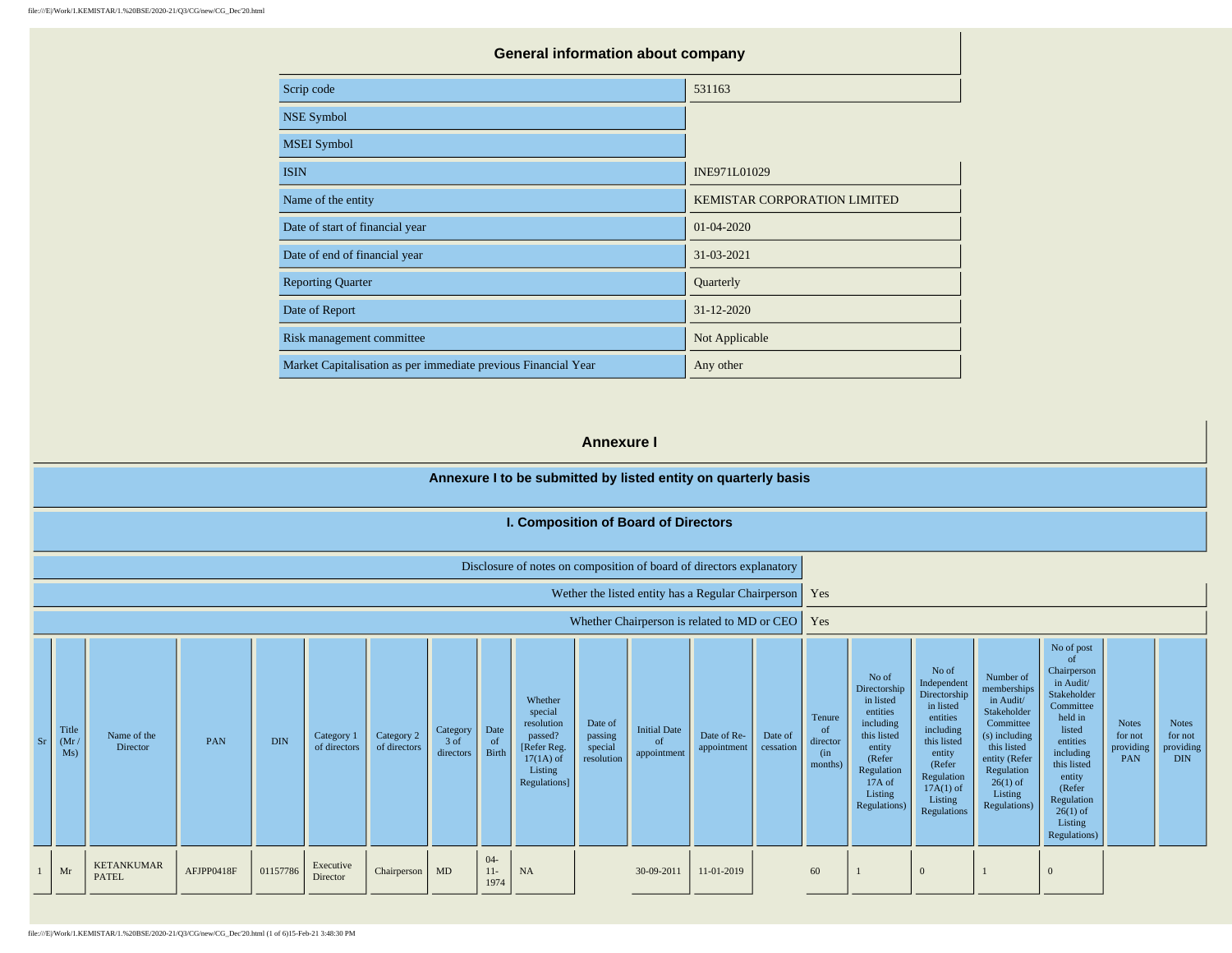| 2 | Mr | MAHESHKUMAR<br><b>BALDHA</b>                      | ANQPB6174M   06542441 |          | Non-<br>Executive -<br>Independent<br>Director        | Not<br>Applicable | $01-$<br>$06-$<br>1975   | NA        | 27-04-2018 | 60 |  | $\Omega$ |          |
|---|----|---------------------------------------------------|-----------------------|----------|-------------------------------------------------------|-------------------|--------------------------|-----------|------------|----|--|----------|----------|
|   | Mr | HRISHIKESH<br><b>DIPAKBHAI</b><br><b>RAKHOLIA</b> | CDSPR2211P            | 08699877 | Non-<br>Executive -<br>Non<br>Independent<br>Director | Not<br>Applicable | $24 -$<br>$10-$<br>1997  | <b>NA</b> | 14-02-2020 | 60 |  |          | $\theta$ |
|   | Ms | <b>FALGUNI PATEL</b>                              | FTHPP5394F            | 08781512 | Non-<br>Executive -<br>Independent<br>Director        | Not<br>Applicable | $28 -$<br>$08 -$<br>1979 | NA        | 06-07-2020 | 60 |  |          | $\Omega$ |

|           | <b>Audit Committee Details</b> |                                                                                          |                                            |                        |                      |         |  |
|-----------|--------------------------------|------------------------------------------------------------------------------------------|--------------------------------------------|------------------------|----------------------|---------|--|
|           |                                | Whether the Audit Committee has a Regular Chairperson                                    | Yes                                        |                        |                      |         |  |
| <b>Sr</b> | <b>DIN Number</b>              | Name of Committee<br>Category 1 of<br>Category 2 of<br>directors<br>directors<br>members |                                            | Date of<br>Appointment | Date of<br>Cessation | Remarks |  |
|           | 06542441                       | <b>MAHESHKUMAR</b><br><b>BALDHA</b>                                                      | Non-Executive -<br>Independent<br>Director | Chairperson            | 06-02-2019           |         |  |
| 2         | 01157786                       | <b>KETANKUMAR PATEL</b>                                                                  | Executive<br>Director                      | Member                 | 06-02-2019           |         |  |
| 3         | 08781512                       | <b>FALGUNI PATEL</b>                                                                     | Non-Executive -<br>Independent<br>Director | Member                 | 06-07-2020           |         |  |

|                | Nomination and remuneration committee |                                                                             |                                                               |             |                        |                      |                |  |  |  |  |  |  |
|----------------|---------------------------------------|-----------------------------------------------------------------------------|---------------------------------------------------------------|-------------|------------------------|----------------------|----------------|--|--|--|--|--|--|
|                |                                       | Whether the Nomination and remuneration committee has a Regular Chairperson |                                                               | Yes         |                        |                      |                |  |  |  |  |  |  |
| <b>Sr</b>      | <b>DIN Number</b>                     | Name of Committee<br>members                                                | Category 1 of<br>directors                                    |             | Date of<br>Appointment | Date of<br>Cessation | <b>Remarks</b> |  |  |  |  |  |  |
|                | 06542441                              | <b>MAHESHKUMAR</b><br><b>BALDHA</b>                                         | Non-Executive -<br>Independent<br>Director                    | Chairperson | 27-04-2018             |                      |                |  |  |  |  |  |  |
| $\overline{2}$ | 08699877                              | <b>HRISHIKESH</b><br>DIPAKBHAI RAKHOLIA                                     | Non-Executive -<br>N <sub>on</sub><br>Independent<br>Director | Member      | $14 - 02 - 2020$       |                      |                |  |  |  |  |  |  |
| 3              | 08781512                              | <b>FALGUNI PATEL</b>                                                        | Non-Executive -<br>Independent<br>Director                    | Member      | 06-07-2020             |                      |                |  |  |  |  |  |  |

| <b>Stakeholders Relationship Committee</b>                                      |  |
|---------------------------------------------------------------------------------|--|
| Whether the Stakeholders Relationship Committee has a Regular Chairperson   Yes |  |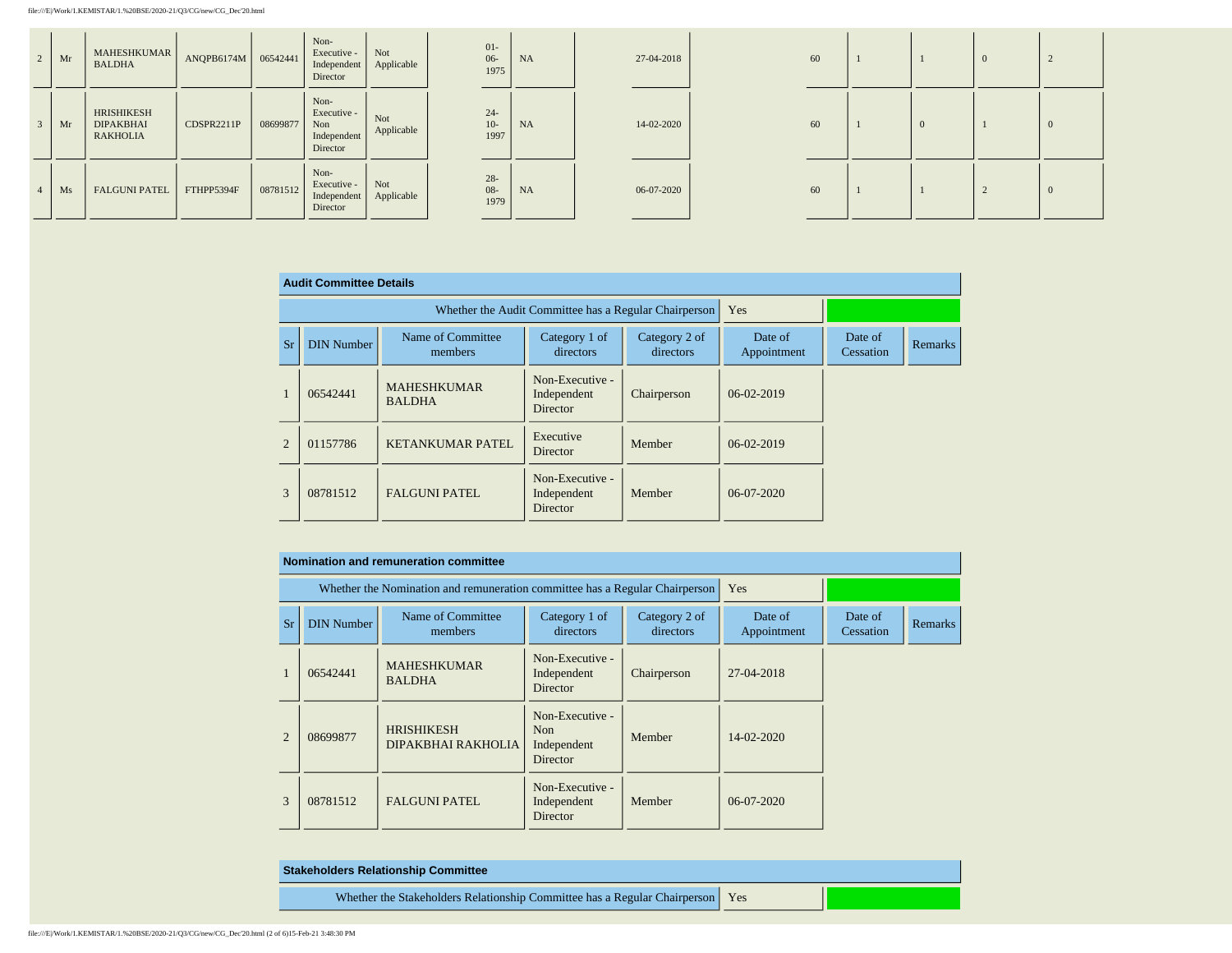| <b>Sr</b>                   | <b>DIN Number</b> | Name of Committee<br>members            | Category 1 of<br>directors                                    | Category 2 of<br>directors | Date of<br>Appointment | Date of<br>Cessation | <b>Remarks</b> |
|-----------------------------|-------------------|-----------------------------------------|---------------------------------------------------------------|----------------------------|------------------------|----------------------|----------------|
|                             | 06542441          | <b>MAHESHKUMAR</b><br><b>BALDHA</b>     | Non-Executive -<br>Independent<br><b>Director</b>             | Chairperson                | 12-08-2019             |                      |                |
| $\mathcal{D}_{\mathcal{L}}$ | 08699877          | <b>HRISHIKESH</b><br>DIPAKBHAI RAKHOLIA | Non-Executive -<br>N <sub>on</sub><br>Independent<br>Director | Member                     | $14 - 02 - 2020$       |                      |                |
| 3                           | 08781512          | <b>FALGUNI PATEL</b>                    | Non-Executive -<br>Independent<br>Director                    | Member                     | 06-07-2020             |                      |                |

| <b>Risk Management Committee</b> |                                                                 |                            |                            |                        |                   |         |  |  |  |  |  |
|----------------------------------|-----------------------------------------------------------------|----------------------------|----------------------------|------------------------|-------------------|---------|--|--|--|--|--|
|                                  | Whether the Risk Management Committee has a Regular Chairperson |                            |                            |                        |                   |         |  |  |  |  |  |
| DIN Number                       | Name of<br>Committee<br>members                                 | Category 1 of<br>directors | Category 2 of<br>directors | Date of<br>Appointment | Date of Cessation | Remarks |  |  |  |  |  |

| <b>Corporate Social Responsibility Committee</b> |                                                                     |                            |                            |                        |                   |         |  |  |  |  |  |
|--------------------------------------------------|---------------------------------------------------------------------|----------------------------|----------------------------|------------------------|-------------------|---------|--|--|--|--|--|
|                                                  | Whether the Corporate Social Responsibility Committee has a Regular |                            |                            |                        |                   |         |  |  |  |  |  |
| DIN Number <sup>1</sup>                          | Name of<br>Committee<br>members                                     | Category 1 of<br>directors | Category 2 of<br>directors | Date of<br>Appointment | Date of Cessation | Remarks |  |  |  |  |  |

| <b>Other Committee</b> |                              |                            |                            |                            |                |  |
|------------------------|------------------------------|----------------------------|----------------------------|----------------------------|----------------|--|
| <b>DIN Number</b>      | Name of Committee<br>members | Name of other<br>committee | Category 1 of<br>directors | Category 2 of<br>directors | <b>Remarks</b> |  |

|                                                                     | <b>Annexure 1</b>                                               |                                                                  |                                                                      |                                 |                                                      |                                           |                                                              |
|---------------------------------------------------------------------|-----------------------------------------------------------------|------------------------------------------------------------------|----------------------------------------------------------------------|---------------------------------|------------------------------------------------------|-------------------------------------------|--------------------------------------------------------------|
|                                                                     | <b>Annexure 1</b>                                               |                                                                  |                                                                      |                                 |                                                      |                                           |                                                              |
|                                                                     | III. Meeting of Board of Directors                              |                                                                  |                                                                      |                                 |                                                      |                                           |                                                              |
| Disclosure of notes on meeting of<br>board of directors explanatory |                                                                 |                                                                  |                                                                      |                                 |                                                      |                                           |                                                              |
| <b>Sr</b>                                                           | Date(s) of<br>meeting (if<br>any) in the<br>previous<br>quarter | $Date(s)$ of<br>meeting (if<br>any) in the<br>current<br>quarter | Maximum gap<br>between any two<br>consecutive (in<br>number of days) | Notes for not<br>providing Date | Whether<br>requirement of<br>Ouorum met (Yes/<br>No) | Number of<br><b>Directors</b><br>present* | No. of<br>Independent<br>Directors attending<br>the meeting* |
|                                                                     | 06-07-2020                                                      |                                                                  |                                                                      |                                 | Yes                                                  | 3                                         |                                                              |

file:///E|/Work/1.KEMISTAR/1.%20BSE/2020-21/Q3/CG/new/CG\_Dec'20.html (3 of 6)15-Feb-21 3:48:30 PM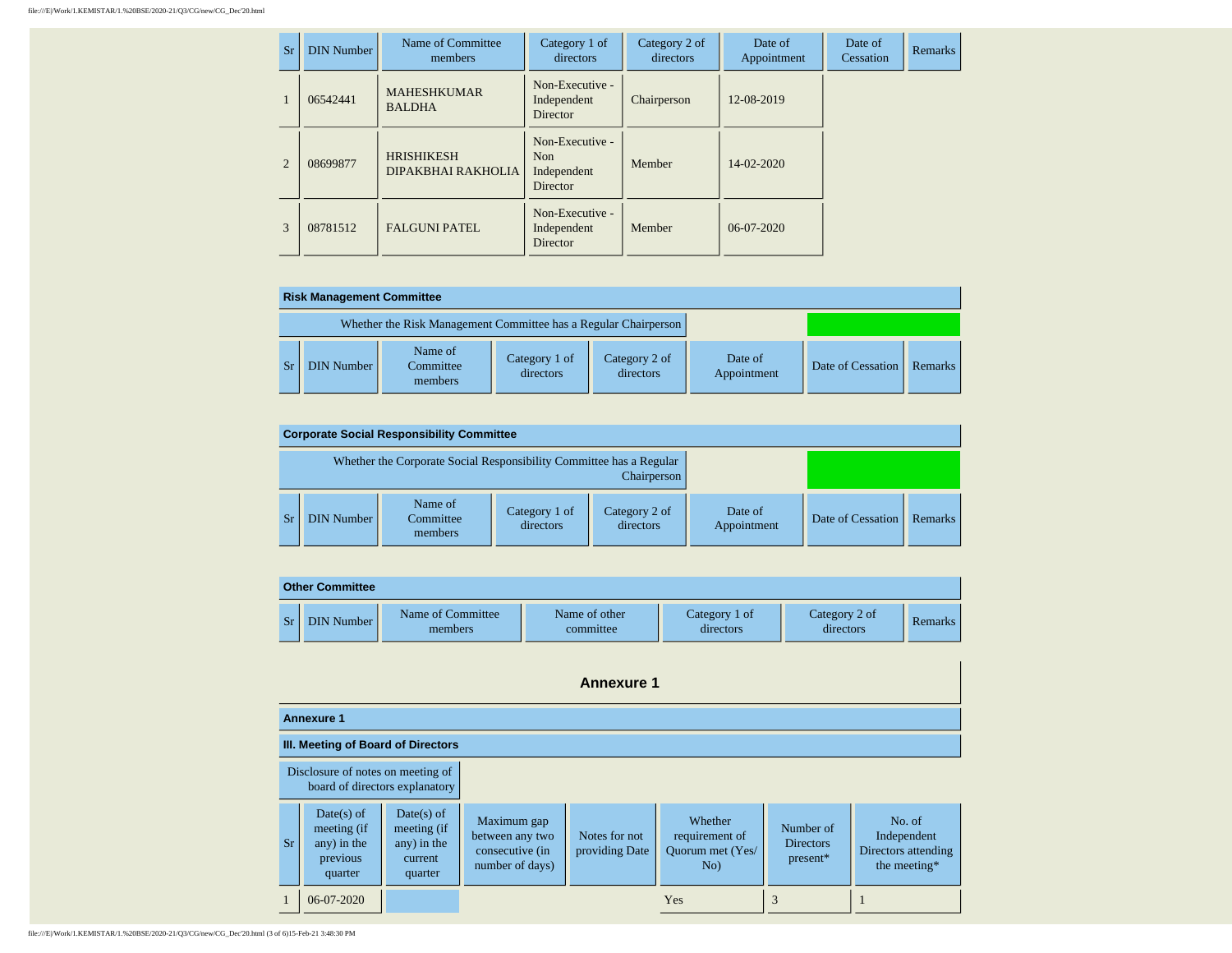| $\bigcap$<br>$\overline{ }$ | 28-08-2020 |            | 52 | Yes | $\Omega$<br>∠ |
|-----------------------------|------------|------------|----|-----|---------------|
| $\sim$                      | 14-09-2020 |            | 10 | Yes | $\Omega$<br>∠ |
| 4                           |            | 12-11-2020 | 58 | Yes | $\Omega$<br>∠ |

| Yes | $\mathcal{D}$ |
|-----|---------------|
| Yes | c             |
| Yes |               |

## **Annexure 1**

|                | <b>IV. Meeting of Committees</b>                         |                                                                                                                           |                                                                                   |                               |                                       |                                                     |                                           |                                                                        |
|----------------|----------------------------------------------------------|---------------------------------------------------------------------------------------------------------------------------|-----------------------------------------------------------------------------------|-------------------------------|---------------------------------------|-----------------------------------------------------|-------------------------------------------|------------------------------------------------------------------------|
|                | Disclosure of notes on meeting of committees explanatory |                                                                                                                           |                                                                                   |                               |                                       |                                                     |                                           |                                                                        |
| <b>Sr</b>      | Name of<br>Committee                                     | $Date(s)$ of<br>meeting (Enter<br>dates of<br>Previous<br>quarter and<br>Current quarter<br>in<br>chronological<br>order) | <b>Maximum</b><br>gap between<br>any two<br>consecutive<br>(in number of<br>days) | Name of<br>other<br>committee | Reson for<br>not<br>providing<br>date | Whether<br>requirement<br>of Quorum<br>met (Yes/No) | Number of<br><b>Directors</b><br>present* | No. of<br>Independent<br><b>Directors</b><br>attending the<br>meeting* |
| $\mathbf{1}$   | Audit<br>Committee                                       | 06-07-2020                                                                                                                |                                                                                   |                               |                                       | Yes                                                 | $\overline{2}$                            | 1                                                                      |
| $\overline{2}$ | Audit<br>Committee                                       | 14-09-2020                                                                                                                | 69                                                                                |                               |                                       | Yes                                                 | 3                                         | $\overline{2}$                                                         |
| 3              | Audit<br>Committee                                       | 12-11-2020                                                                                                                | 58                                                                                |                               | Yes                                   | 3                                                   | $\overline{2}$                            |                                                                        |
| $\overline{4}$ | Nomination<br>and<br>remuneration<br>committee           | 04-07-2020                                                                                                                |                                                                                   |                               |                                       | Yes                                                 | $\overline{2}$                            | 1                                                                      |
| $\overline{5}$ | <b>Stakeholders</b><br>Relationship<br>Committee         | 11-11-2020                                                                                                                |                                                                                   |                               |                                       | Yes                                                 | 3                                         | 1                                                                      |

|                | <b>Annexure 1</b>                                         |                               |                                                                   |  |  |  |
|----------------|-----------------------------------------------------------|-------------------------------|-------------------------------------------------------------------|--|--|--|
|                | <b>V. Related Party Transactions</b>                      |                               |                                                                   |  |  |  |
| Sr             | Subject                                                   | Compliance status (Yes/No/NA) | If status is "No" details of non-compliance<br>may be given here. |  |  |  |
|                | Whether prior approval of audit committee<br>obtained     | Yes                           |                                                                   |  |  |  |
| $\overline{2}$ | Whether shareholder approval obtained for<br>material RPT | <b>NA</b>                     |                                                                   |  |  |  |

#### file:///E|/Work/1.KEMISTAR/1.%20BSE/2020-21/Q3/CG/new/CG\_Dec'20.html (4 of 6)15-Feb-21 3:48:30 PM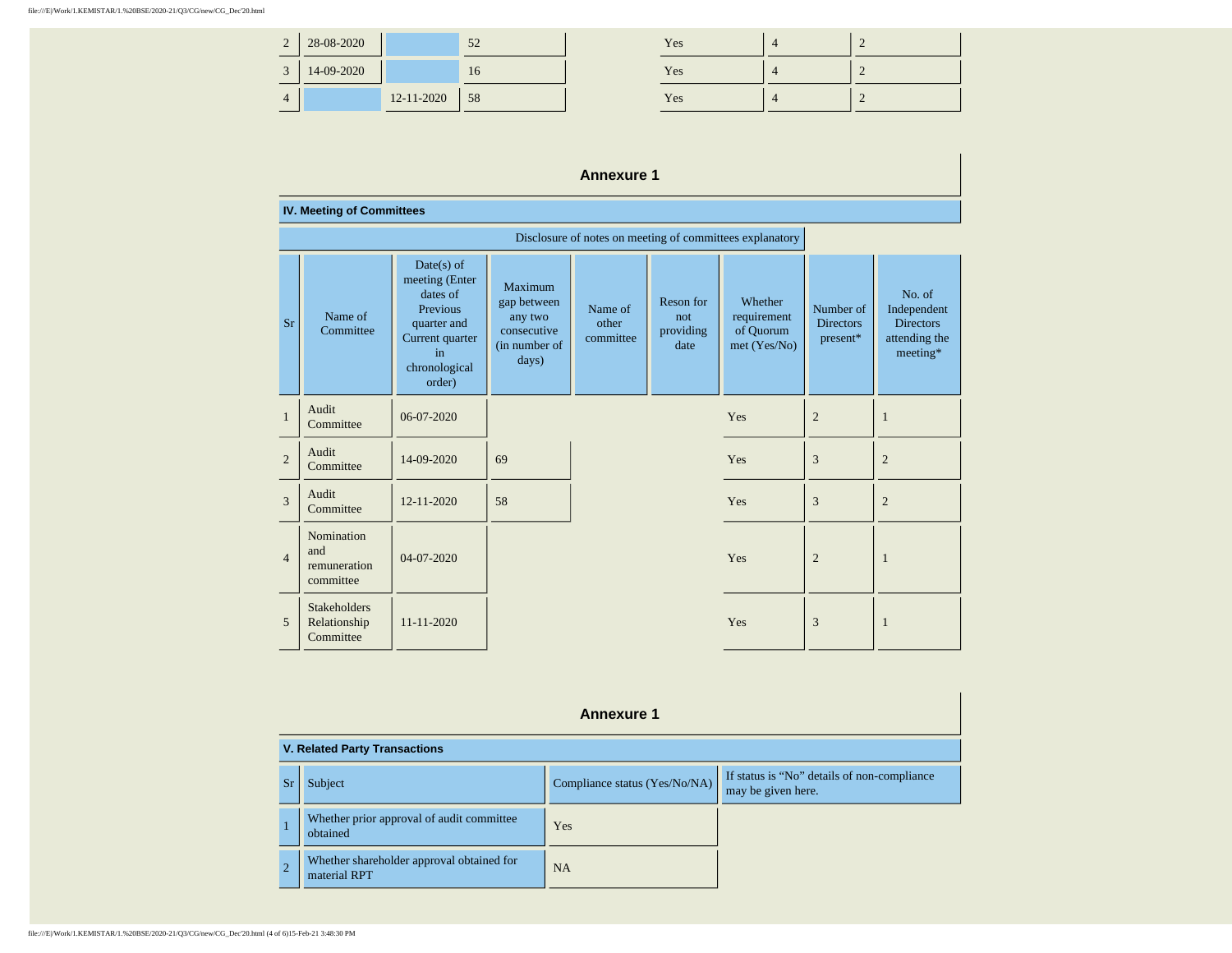3 Whether details of RPT entered into pursuant to omnibus approval have been reviewed by Audit Committee

**Annexure 1 VI. Affirmations** Sr Subject Compliance status (Yes/No) <sup>1</sup> The composition of Board of Directors is in terms of SEBI (Listing obligations and disclosure requirements) Regulations, 2015 <sup>2</sup> The composition of the following committees is in terms of SEBI(Listing obligations and disclosure requirements) Regulations, 2015 a. Audit Committee Pressure <sup>3</sup> The composition of the following committees is in terms of SEBI(Listing obligations and disclosure requirements) Regulations, 2015. b. Nomination & remuneration committee Yes The composition of the following committees is in terms of SEBI(Listing obligations and disclosure The composition of the following committiees is in terms of SEBI(Listing opingations and disclosure Pres 5 The composition of the following committees is in terms of SEBI(Listing obligations and disclosure requirements) Regulations, 2015. d. Risk management committee (applicable to the top 500 listed entities) NA The committee members have been made aware of their powers, role and responsibilities as specified in SEBI (Listing obligations and disclosure requirements) Regulations, 2015. <sup>7</sup> The meetings of the board of directors and the above committees have been conducted in the manner The meetings of the board of directors and the above committees have been conducted in the manner Yes as specified in SEBI (Listing obligations and disclosure requirements) Regulations, 2015. 8 This report and/or the report submitted in the previous quarter has been placed before Board of Yes

Yes

#### **Annexure 1**

| <b>Sr</b> | Subject           | Compliance status        |
|-----------|-------------------|--------------------------|
|           | Name of signatory | <b>KETANKUMAR PATEL</b>  |
|           | Designation       | <b>Managing Director</b> |

| <b>Signatory Details</b> |                          |  |
|--------------------------|--------------------------|--|
| Name of signatory        | <b>KETANKUMAR PATEL</b>  |  |
| Designation of person    | <b>Managing Director</b> |  |
| Place                    | <b>AHMEDABAD</b>         |  |
| Date                     | $05-01-2021$             |  |